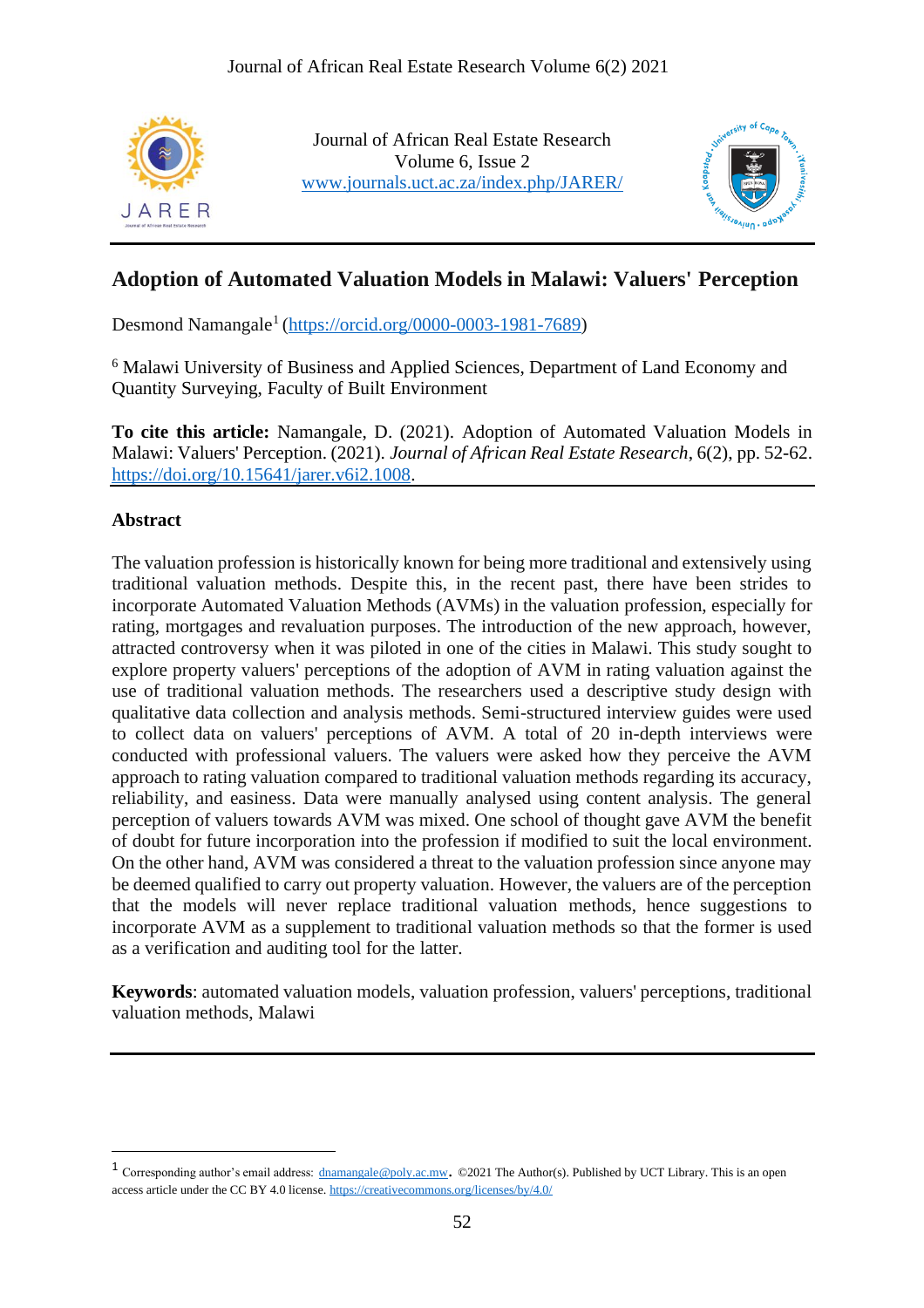# **1. Introduction**

Despite being in existence for decades, the literature on property valuation shows that the practice has mainly been carried out using traditional methods (Schulz, Wersing and Werwatz, 2014). This is a practice which Jahanshiri, Buyong and Shariff (2011) contend that it is reliant on the valuer's 'accumulated knowledge' and has challenges of inaccuracy, inconsistency and speed. Źróbek and Grzesik (2013) add that traditional valuation methods are more expensive, time-consuming and subject to errors. To overcome this, an automated valuation model exists in the property valuation market. This model is an advanced method of mass valuation for rating purposes and has the competitive advantage of speed, accuracy, accountability and transparency over traditional methods (Downie and Robson, 2009; RICS, 2017). However, despite the competitive advantage of AVMs over traditional valuation methods, the approach attracted controversy among professional valuers when piloted during mass valuation for rating purposes in one of the local councils in Malawi. This is because it is viewed as technical development and not necessarily an advanced approach to property valuation. Elsewhere, for example, in the United Kingdom, Denmark, Australia, North and Central America and South Africa, AVMs are used to assess property values for taxation and mortgage purposes since these countries are moving from the traditional methods (Royal Institution of Chartered Surveyors, 2013).

Therefore, this study sought to explore professional property valuers' understanding of AVM and determine the perception of the valuation professionals in Malawi towards the adoption of AVM in valuation for rating.

The following specific objectives were explored: how the valuers thought AVM would impact the valuation profession; how credible and accurate AVM is compared to traditional valuation methods; how valuers viewed the incorporation of AVM into the valuation profession; how would AVM affect the valuation profession in the country; and if AVM was posing any threat on the job market of the professional valuers in Malawi.

There is a paucity of literature on the adoption of AVM for rating purposes in most developing countries, including Malawi (Boshoff and de Kock, 2019; Bellotti, 2017; Downie and Robson, 2008), and no studies have been carried out to contextualise the phenomenon in the country. Despite the valuation profession being in existence in the country since 1964 (Cloete and Chikafalimani, 2001), no studies have been carried out to lay a foundation on how technological advancements have affected the valuation profession in the country. Therefore, this study will act as a benchmark for the perception of professional valuers on the adoption of AVM in the Malawian valuation profession.

### **2. Real Estate Valuation and the Valuation Profession**

Valuation work includes valuation of real property to valuation of going concerns (Donovan, 2015). Such services are needed for different purposes by various institutions, for example, local governments, banks and individuals, among others (RICS, 2013). Principally, the valuation profession is regulated by local legislation, which mandates that practising professionals should be registered to carry out valuation services. So far, the commonly used international standard is the International Valuation Standards (IVS) and The Royal Institution of Chartered Surveyors guidelines (RICS) (Donovan, 2015). Essentially, property valuation assesses what would be realised if interest was disposed of on an open market or the value an interest has to the property occupant (Gilbertson and Preston, 2005). This means the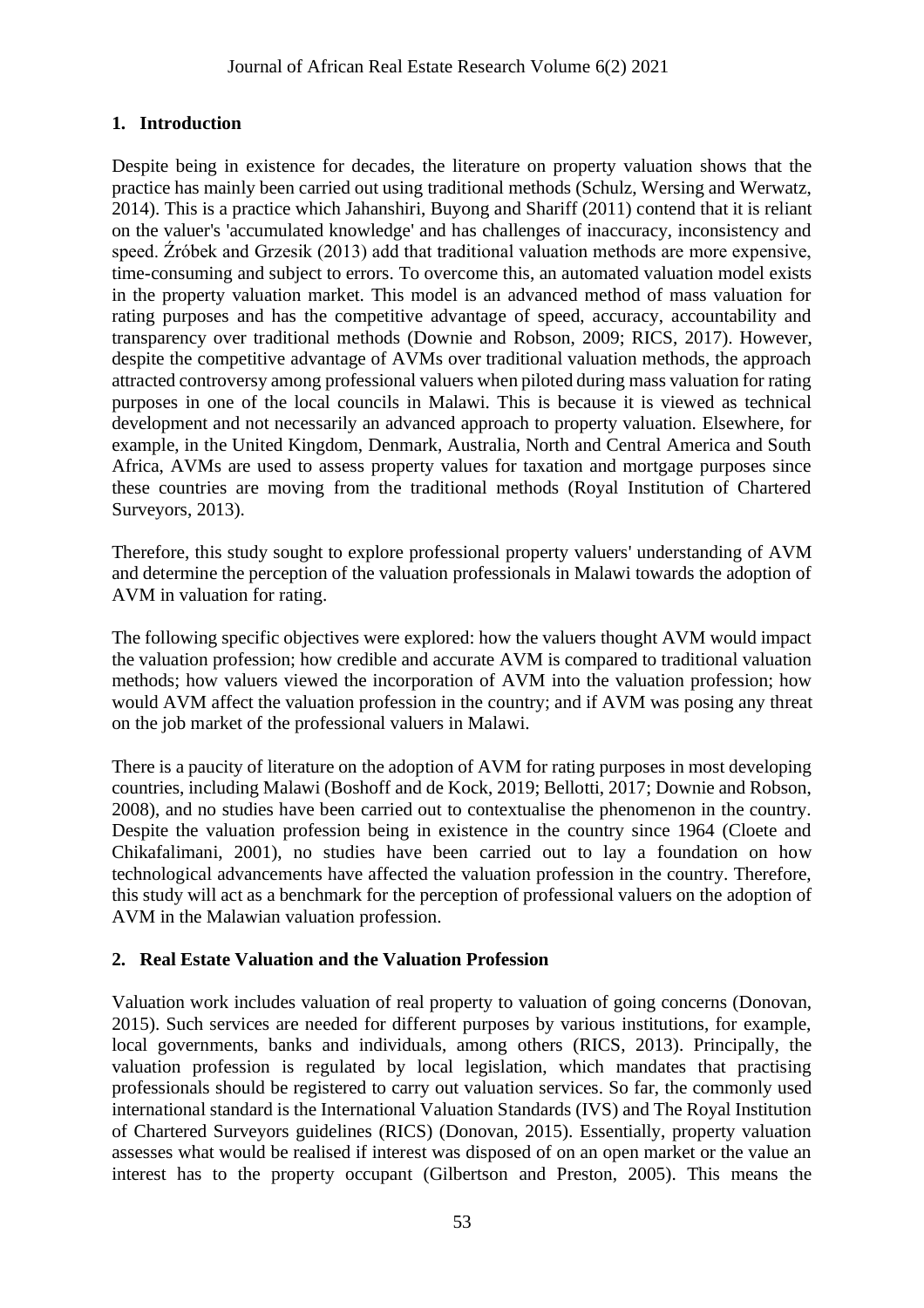comprehensiveness and level of information detail required by the client influences the range of valuation services to be rendered to the client(s) (Gilbertson and Preston, 2005; Downie and Robson, 2009) hence the need for understanding the dynamics driving the marketplace by the valuers to provide best services (Gilbertson and Preston 2005).

### *2.1 Automated Valuation Models*

Many definitions of AVM exist depending on the context. The International Association of Assessing Officers (2011) define AVM as a mathematically programmed computer software that estimates market values through analysing the location, property market conditions and property characteristics against the information in the database, whereas RICS (2013) puts it that AVMs' use one or more mathematical techniques to provide an estimate of the value of a specified property at a specified date, accompanied by a measure of confidence in the accuracy of the result, without human intervention post-initiation.

Blacklege, (2009) argues that information technology and the internet have made tremendous changes to the valuation profession by making the valuation process be undertaken more easily, eliminating subjectivity and improving accuracy. This is because these advancements do not depend on the valuer's skills and experience. RICS (2013) contends that AVMs are penetrating the property market throughout the world. This observation is also shared by Blackledge (2009), who mentions that AVM was developed to allow for a rapid assessment of a property value since the user is only required to input the required information of the subject property, and the system does the rest to come up with the value of the subject property. This has been an established feature in the property markets of the United States, Germany and Canada and has been used in the assessment of properties for different purposes such as taxation and mortgage (Downie and Robson, 2009; Boshoff and de Kock, 2013; RICS, 2013; RICS, 2017). Literature indicates that the main challenge to AVM is the availability of market data (Boshoff and de Kock, 2013; RICS, 2017). Where market data is insufficient, AVM usage becomes a challenge. However, a well-maintained property transactions database creates a conducive environment for AVM (Bidanset, 2015). Despite the valuation profession being in existence for over six decades in Malawi (Cloete and Chikafalimani, 2001), there exists no property database where recent and up to date property valuations and transactions data can be found apart from the individual valuers who hold that data privately.

Boshoff and De Kock (2013) argue that the source of data is market value valuations which create a reliable database within a conducive environment for AVM. Boshoff and De Kock (2013) further add that the general applicability of AVM varies significantly from one country to another, and Southern African countries are relatively suspicious of the adoption of AVM despite being consistent, transparent, manageable, time and cost-saving and able to combat fraud and bias. This relates well with Donovan (2015), who observed that at its core, AVM is principally meant to produce a valuation that is objective and independent of human bias and error. However, RICS (2017) contend that there is a high likelihood of erroneous valuations using AVM if 'bad data' finds its way into the system. This suggests that despite AVMs being game-changers on one end, they also have their own loopholes, which, if not managed well, can distort the valuation process.

#### *2.2 Benefits of AVM over Traditional Valuation Methods*

Debate on the benefits of AVM over traditional methods is still ongoing (Allen, 2013). However, AVM is rated highly in terms of speed and cost-saving (Tretton, 2007) over traditional methods. On the other hand, traditional methods are also preferred during physical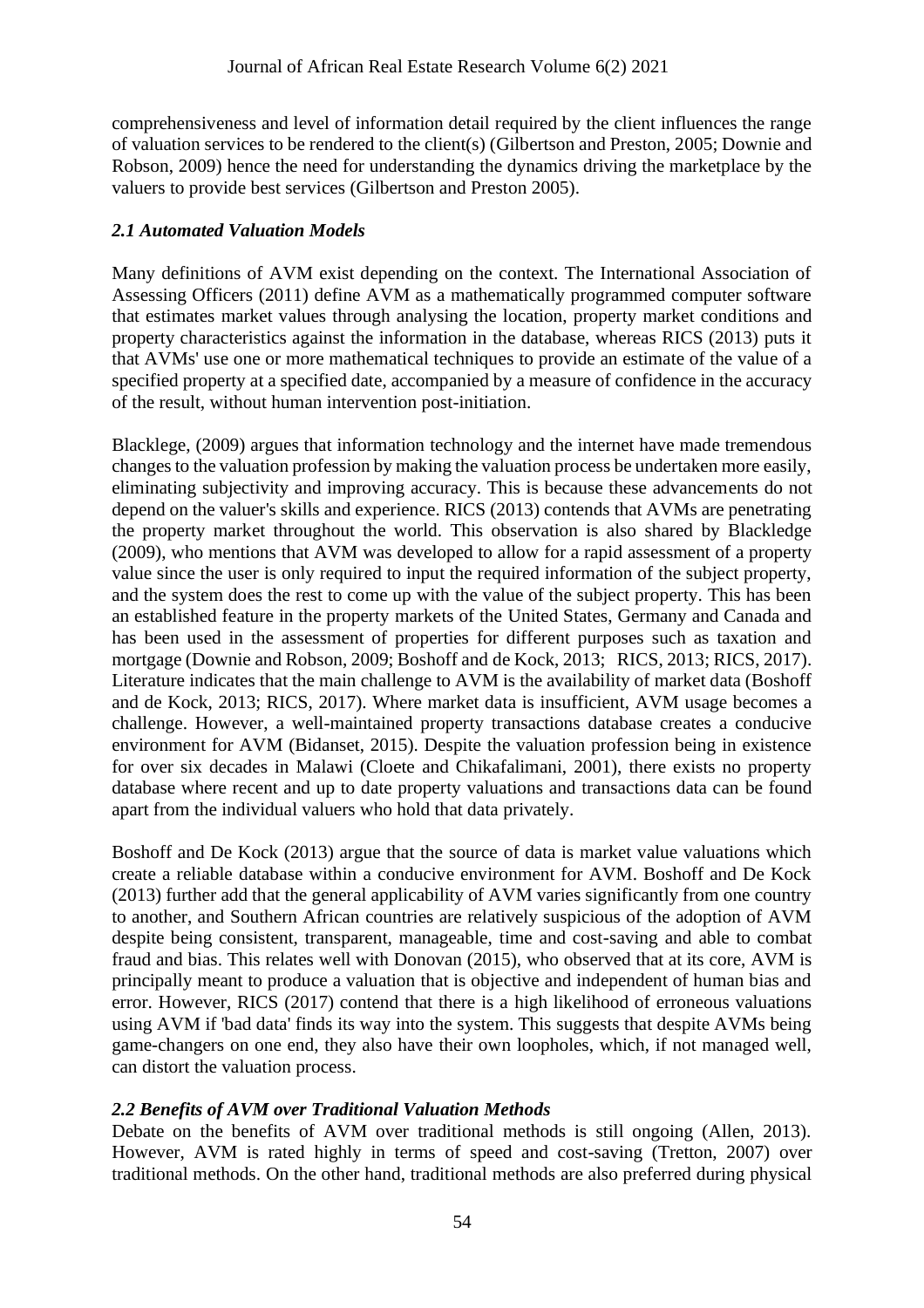property inspection since it reveals the subject property's overall condition, which AVM cannot (IAAO, 2003; Rossini, 2008; RICS, 2017). The absence of property inspection in AVM has subjected it to the debate as to whether it is a suitable replacement for traditional methods and if AVM can be wholly adopted in the valuation profession or should be used as a supplement to the traditional valuation methods (Boshoff and de Kock, 2013).

Gilbertson and Preston (2005) argued that despite AVM being speedy and cheaper, unlike traditional methods, it remains to be seen if it will not divert the meaning of the valuation process due to its statistical analyses. Mooya (2011) adds that AVM is threatening the survival of the valuation profession. Despite challenges to meeting standardised valuations with traditional methods, especially in developing economies, as evidenced by objections and appeals in valuations for compensation and rating valuations, respectively (Mooya, 2011; Gatheru, 2015). Tretton (2007) pointed out that AVM adoption does not bring immediate solutions to those challenges hence the need for thorough research on the technological development of how AVM can be incorporated into the valuation profession.

### *2.3 Implications of AVM to the Valuation Profession*

Scholars hold different views on the implications of AVM to the valuation profession. Whilst Blackledge (2009), Mooya (2011) and RICS (2017) believe that valuers may be replaced with the technology hence losing their jobs, (Downie & Robson; 2007) argue that despite AVM taking a certain section of the valuation process, valuers will still be relevant in the interpretation, checking and evaluating of the AVM outputs. This view is also shared by Wilkinson, Halvitigala and Antoniades (2018), who opine that the valuation profession will still need valuers who are 'supported by analytics'. However, valuers need to rapidly embrace 'technological advancements' before becoming extinct (Ibid, 2018). Downie & Robson (2007) add that since there is a shortage of professionals in the developing world and many of those available are in their retirement age, AVM can alleviate that problem.

As pointed out by Gilbertson and Preston (2005) and Tretton (2007), AVMs reliability rests on the availability of accurate property market data, to which, in the absence of the same, AVM efficiency becomes difficult. Furthermore, it is apparent that the system still needs human input of data which means AVM still needs human personnel for efficient running. In all these instances, AVM requires professional judgement, which makes valuers vital in the process.

### **2.4 AVM Situation in Malawi**

There is a dearth of literature on the AVM situation in Malawi, and this review relies on literature from other countries. Malawi has four city councils and six town councils (Government of Malawi, 2013). These councils are mandated to carry out quinquennial valuations to assess property values for rating purposes (Government of Malawi, 1998). However, such is not the case due to financial challenges, among other reasons, and these assessments are carried out using traditional valuation methods. One of the city councils embarked on a project to assess properties for rating purposes within its jurisdiction using AVM, which Etter (2014) contends registered many successes since the valuation process was fast-tracked and cost-effective. Furthermore, the number of properties assessed increased from 10,000 to 40,000 and revenue collection rose tremendously by over 279% (Ibid, 2014). Despite such landmarks, the approach attracted controversy from the valuation professionals who were discontented with AVM incorporation into the valuation profession in Malawi.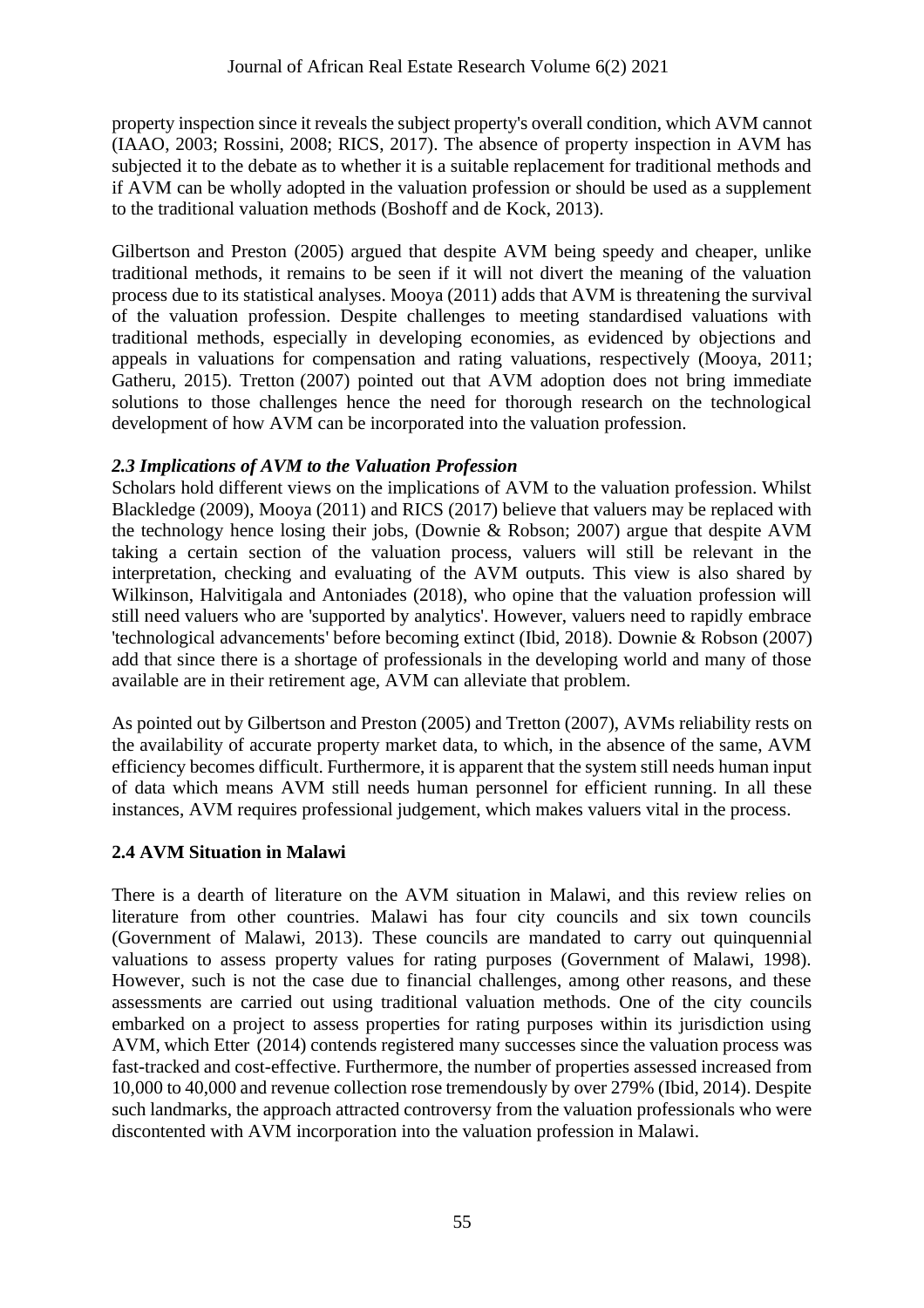## **3. Methodology**

### *3.1 Research Method*

The study took an exploratory qualitative method of collecting data. This method aims to establish the subjects' commonality of thoughts on the concept of adopting AVM in property valuation for rating purposes in Malawi.

### *3.2 Sampling*

The study used a non-probability sampling technique whereby the researchers purposively sampled out registered valuers as research participants to provide insights on the subject matter. Initially, the study targeted all the 35 professional property valuers who were registered and licenced to practice property valuation in the country at the time of the study (Cloete and Chikafalimani, 2001). However, only 20 showed interest to participate in the study. These were deemed relevant and knowledgeable to meet the purpose of the study (Smith, 2009; Patton, 2002; Chilipunde, 2010).

#### *3.3 Data Collection*

The researchers conducted a total of 20 in-depth interviews with valuation professionals. The sampled participants met Creswell's (2013) and Chilipunde's (2010) recommendation that a sample size of 5 to 25 that is knowledgeable on the subject matter and is representative. There were 35 registered professional valuers in the country by the time of the study. Semi-structured interview guides were developed to aid data collection.

#### *3.4 Data Analysis*

Data were analysed using content analysis. This involved transcribing the interview contents and coding them to identify themes that were coming out frequently from the participants. The themes generated were generalised, interpreted and triangulated by an analyst to check for consistency. Emerging themes were analysed inductively (Creswell, 2013; Scuilli, 2008; Tranfield et al., 2005).

#### *3.5 Ethical Consideration*

Participants were informed of the purpose of the study and were assured that their identities and information would be classified. The information provided was kept with the highest confidentiality and was used for this study only. During data analysis, the researcher(s) ethically presented all facts as they were collected and that there was no falsification or misrepresentation of the findings or inclusion of any misleading information.

#### *3.6 Limitation of the Study*

The lack of prior studies at the local level in the subject area was the main setback in the literature review and data collection process, which helped lay a foundation for a better understanding of the study. Furthermore, the study explored the perception of professional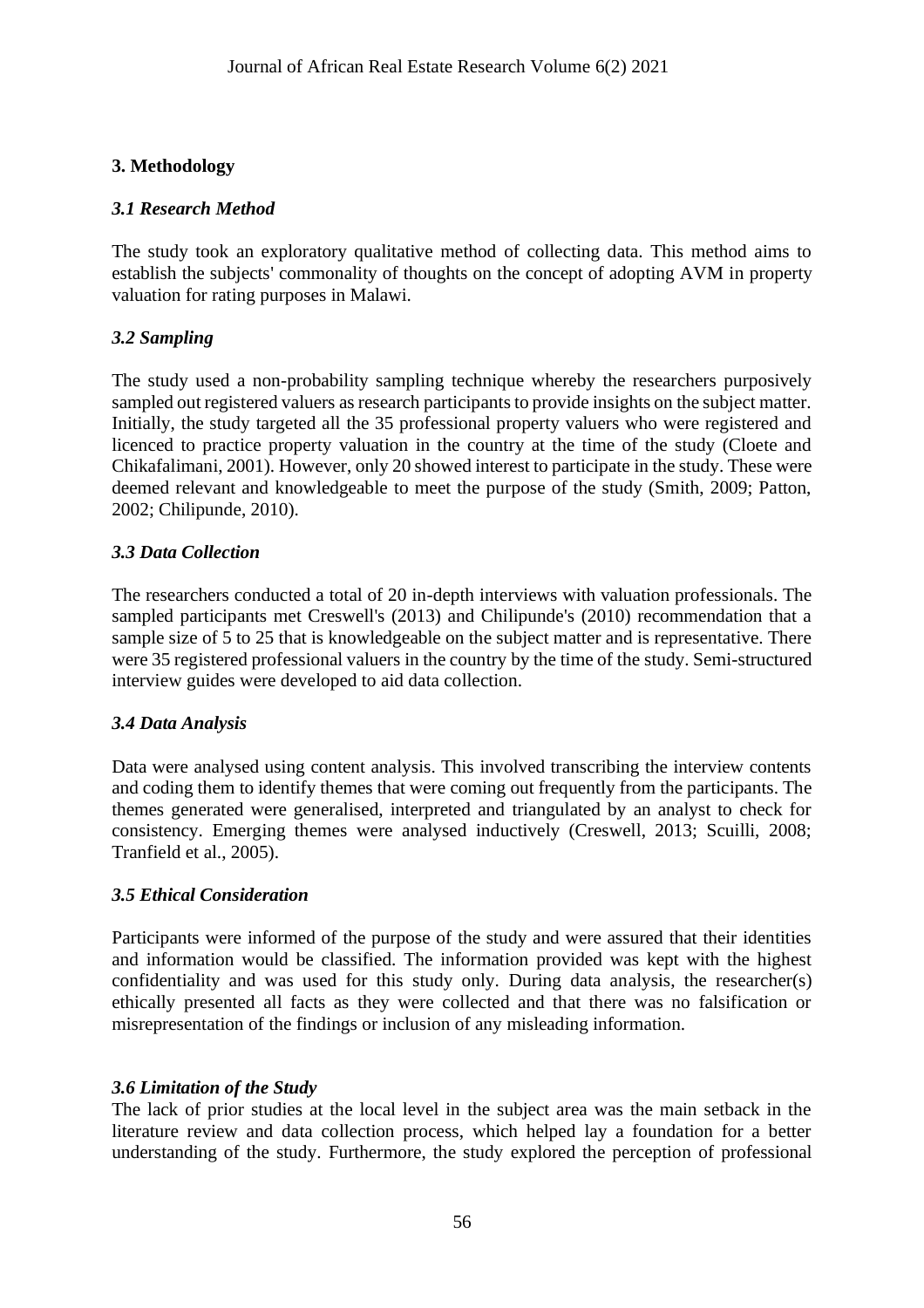valuers of a particular section towards the adoption of AVM at a certain point in time. This suggests that the perceptions may change with time and after going through orientation.

#### **4. Results and Discussion**

#### *4.1 Demographic Data of the Respondents*

Field data was collected through the administration of questionnaires to professional valuers who were registered members of an association called Surveyors Institute of Malawi. These practitioners are spread in all three regions of the country and work in different public and/or private sector institutions, including the Civil Service (Cloete and Chikafalimani, 2001). They are licensed to practice property valuation with the Land Economy Board under the Land Economy Surveyors, Valuers, Estate Agents and Auctioneers Act Chapter 58:08 Section 3 of the laws of Malawi. All the respondents had a first degree in Land Economy/Real Estate, and some had a postgraduate qualification in a related field coupled with practical experience between five to twenty-five years. Furthermore, the respondents had experience in valuing all types of properties. This means the respondents were conversant with the property valuation profession and were capable of providing the information required for the study.

#### *4.2 Knowledge and Experience of AVMs*

The study revealed that 77.8% of the professional valuers in Malawi knew AVM. This corresponds with Robson and Downie (2009), who found that about 80% of the professional valuers in the UK knew AVM by the time of their study. On the other hand, it was further revealed that only 15% of the valuers had practical experience with AVM. The low level of exposure can be attributed to AVM piloting in one of the local councils in the country.

#### **4.3 Benefits of AVM over Traditional Valuation Methods**

When asked about the benefits of using AVM over traditional methods, the respondents gave different understandings of AVM hence rated it differently as per each valuer's understanding. The benefits ranged from; speed, data availability; cost-effectiveness; accuracy and ease of usage. However, this study found that speed was ranked as the highest benefit of AVM over traditional methods. This agrees with Downie and Robson (2008), who found that AVM has an advantage of speed and cost-effectiveness over traditional valuation methods. However, despite AVM being modelled to incorporate the aspect of location in the property values (McCluskey and Borst, 2007) and the statistical analysis and aggregation of relevant property market data to maintain higher levels of accuracy (Rossini, 2006; Gayler, 2015), the absence of property inspection to ascertain the general condition of the property gives valuers an upper hand over AVMs (Gatheru and Nyika, 2015). On the other hand, the study found that the respondents gave a low rating on AVMs ease of usage, which can be attributed to their unwillingness to acquaint themselves with new technologies (Blackledge, 2009).

Asked further to state the level of accuracy of AVM over traditional methods, the respondents pointed out that "… AVM as an independent approach has (a) low level of accuracy since it has many short-comings". "...however...AVM cannot replace the level of skill and experience of the valuer…" The former agrees with Schuls et al. (2014) and Lipscomb (2017). They opined that professional valuers estimate the property market value by putting together all the factors that affect the value of the property. In contrast, AVMs use statistical models to predict the value, which may affect their accuracy. However, the latter disagrees with Mooya (2011, p.2267), who pointed out that *"the superiority of human valuers over AVMs, even in the so-*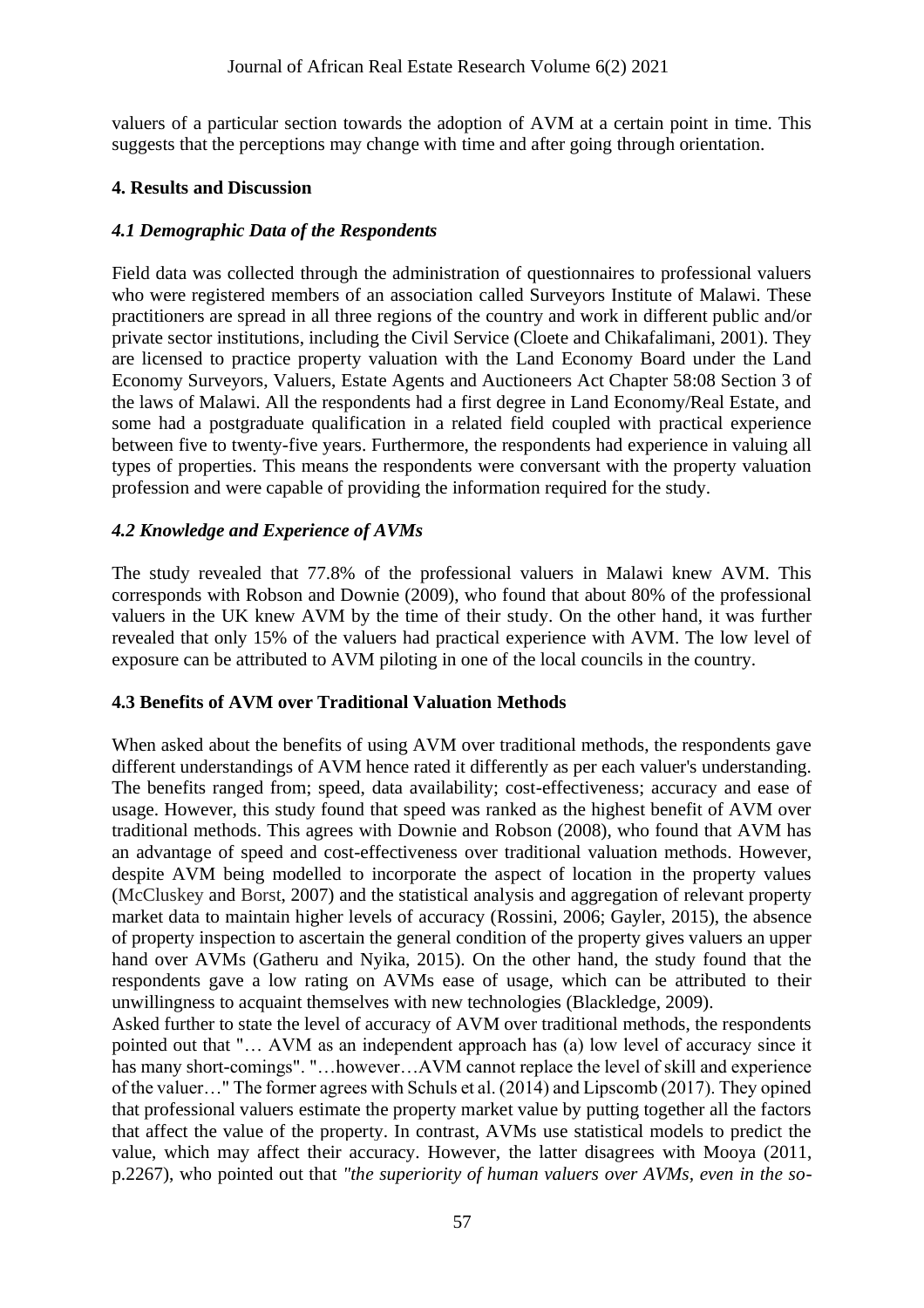*called subjective aspects of the valuation process, is nothing if not mythical. With regard to the other elements of the valuation process, it is evident that AVMs are giving valuers a good run for their money."*

Furthermore, the respondents stated that "…if AVM was to be adopted as a supplement to the traditional valuation methods, then the performance and accuracy level would be very high, but AVM on its own has low levels of performance and accuracy". Therefore, "…AVM should be adopted as a supportive tool to traditional methods". These observations agree with Allen (2013), who found that many disagreements exist on the accuracy level of AVM. However, Rossini (2006) found that property market data and statistical analysis ensure AVM's higher accuracy. In his study, Mooya (2011) observed that valuers fear being replaced by AVM, hence the support of traditional valuation methods other than AVM.

### *4.4 Implications of the Adoption of AVM to the Valuation Profession*

When asked to explain the implications of AVM to the valuation profession once adopted in the country, the study revealed that valuers had diverse opinions on the implications of AVM to the valuation profession. The majority of the respondents opined that "…AVM is a new concept in the country…" therefore, "…this will inevitably have its own effects (on) the valuation profession up until when the practitioners have a better understanding of it…". However, "…effects of AVM cannot distort (the) valuation process if it can be adopted as a supportive tool to the traditional methods". This concurs with studies by Downie and Robson (2007), Catt (2007), Rossini and Kershaw (2008). They found that even in countries where AVM is well established, professional valuers are sceptical of the model hence cannot fully trust the system. Furthermore, the respondents were of the view that "…if AVM is to be incorporated in the valuation profession, it has to be incorporated as a supporting tool to traditional methods other than a stand-alone method…" This view was also shared by Blackledge (2009), and IAAO (2003) who highlighted that valuation methods supplement one another hence AVM can be a supplement to traditional methods.

On the one hand, some valuers cautioned that "… AVM does not conform to the property valuation standards and should not be adopted at all because it will have negative implications on the valuation principles…." This agrees with Rossini (2008), who observed that AVM is likely to distort the meaning of the valuation process since it does not respect the rule of thumb by disregarding the property inspection stage. On the other hand, other valuers were of the view that "…if AVM is to be adopted, then it needs to be modified to conform to the local situation". This agrees with Donovan (2015,) who pointed out that AVM significant vendors in the UK, Hometrack and Rightmove, conceded that AVM's accuracy varies with situations. Hence, they cautioned the condition in which they can appropriately and effectively be used.

#### *4.5 Acceptance of AVM in the Malawian Valuation Profession*

The study further sought to determine how acceptable AVM was in the Malawian valuation profession. The study revealed that 80% of the Malawian valuation professionals were not ready and were unwilling to accept AVM in the valuation profession as a stand-alone approach to property valuation. When asked further about AVM's benefits over traditional methods, the general consensus was that AVMs are not game-changers. Sixteen of the twenty respondents pointed out that "…valuers are suspicious of AVM and its credibility as far as property valuation is concerned…" "… with this AVM, one day we will just wake up and find that colleagues from other professions are doing our work".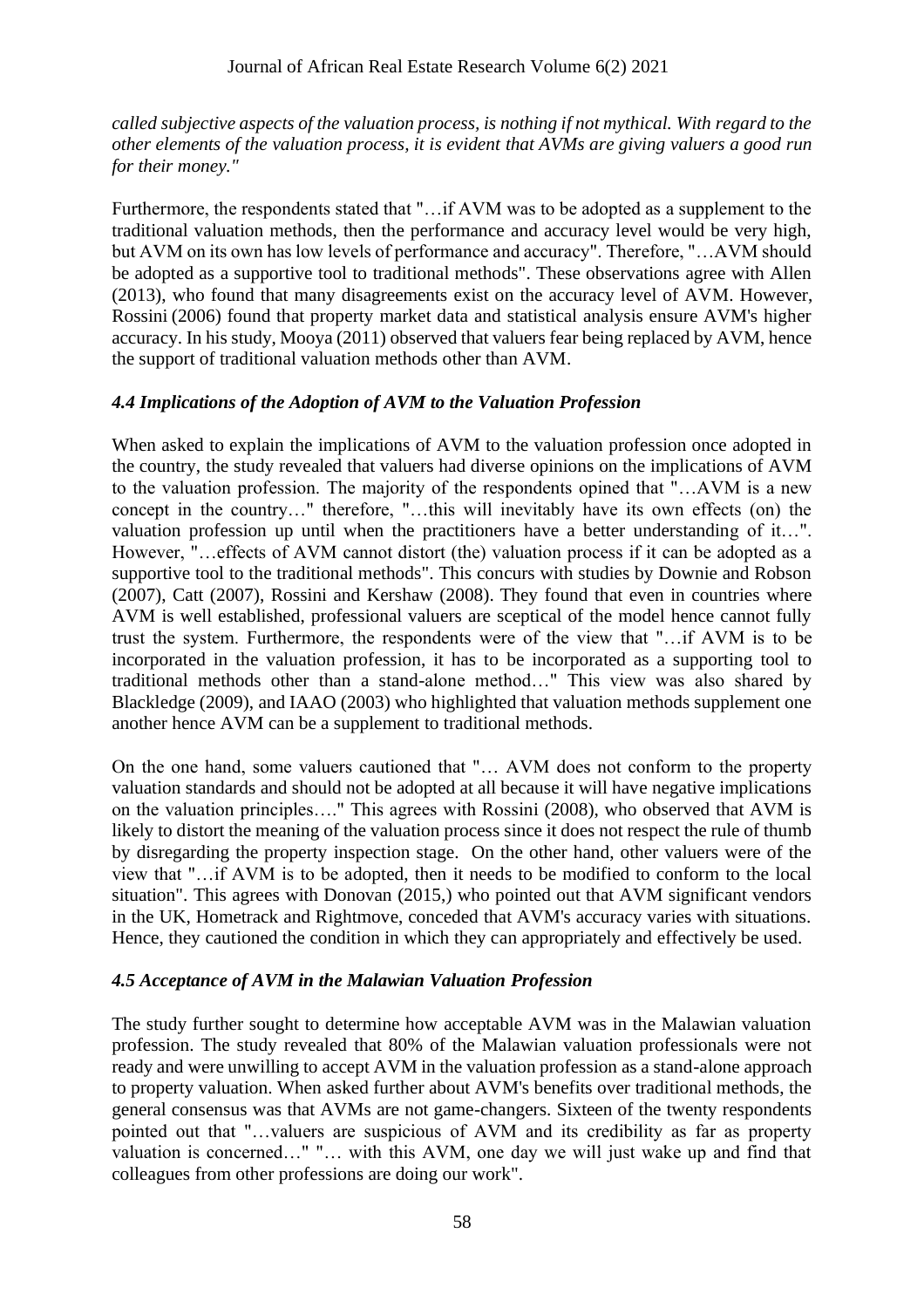Furthermore, the participants pointed out that "…AVM cannot match the experience, knowledge and skill that a professional valuer possesses in estimating property values and ability to judge the property market in its current situation and condition…" However, in his study, Mooya (2011), argued that "both AVM and traditional valuation approaches are based on false ontological assumptions" hence the discussion goes beyond contrasting AVMs and traditional valuation in the existing framework.

### **5. Conclusion and Recommendations**

Despite knowing AVM and its existence, many professional valuers in Malawi are not ready to welcome the approach in the valuation fold as a stand-alone approach to property valuation. However, a school of thought gave AVM the benefit of the doubt to be incorporated into the valuation practice as a supporting and auditing tool to the traditional valuation methods. This was based on the premise that AVM cannot stand up against the skill and experience of a professional valuer.

Although AVM is associated with many benefits to the valuation profession, for example, speed, cost-effectiveness, transparency and ease of use, Malawian property valuers are not convinced that AVMs are a game-changer to the valuation profession. This is based on the premise that valuers are afraid of losing their jobs to the non-valuer professionals who can carry out property valuation using AVM.

Furthermore, the unavailability of a central property transactions database makes it difficult for AVM to operate efficiently. This is based on the premise that property valuers hold property market data privately since depositing it in a central repository is not mandatory. Therefore, this makes the valuers the 'commanders' of the profession.

Despite literature rating AVM highly in its accuracy, speed, cost-effectiveness and performance, the Malawian professional valuers doubt the accuracy ratio of AVM to traditional valuation methods. This is due to AVMs' inability to incorporate property inspection in property valuation, hence not matching valuers' skills and experience in estimating property values. This is despite the fact that AVM is programmed to incorporate all value forming features which may also distort the property value if bad data has been put into the system.

Malawian valuation professionals are more interested in incorporating AVM as a supplementary tool to traditional property valuation methods rather than adopting AVM as a stand-alone approach to valuation. This is due to the valuation professionals' fear that AVM will absorb the qualified valuers' job market since anybody can do the valuation using the system. This is based on the premise that only those valuers who are registered and licensed to practice with Economy Surveyors, Valuers, Auctioneers and Estate Agents Board are mandated to practice property valuation in the country; the incorporation of AVM will bring insanity to the valuation profession whereby everyone would be deemed 'qualified' to value properties without being regulated.

Therefore, this study recommends that since legal statutes regulate the valuation profession, the Malawi Government, through the Ministry of Lands must engage the professional bodies, i.e. Surveyors Institute of Malawi (Land Economy Board), to open deliberate debates within its membership and property valuation stakeholders to have a generally agreed-upon view on AVM usage in the country. Furthermore, due to technological advancements, the valuation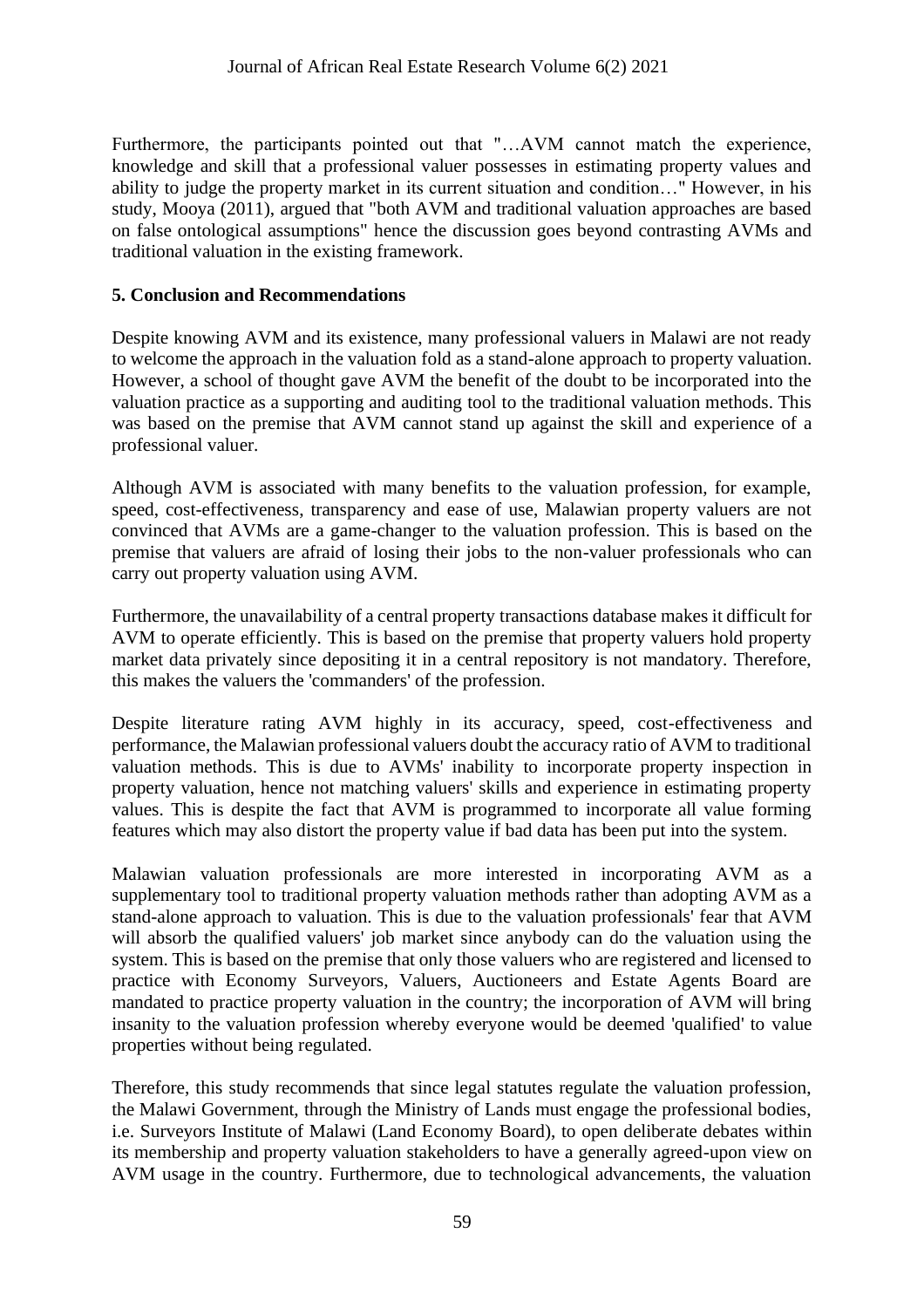profession cannot be left behind; therefore, the valuation profession, through the Surveyors Institute of Malawi, must deliberately put in place platforms to critically analyse the impacts of technological innovations on the profession and how they can better be incorporated into the profession.

It is a foregone conclusion that AVM has its implications in the valuation profession in one way or the other. This is the case because most of the highlighted implications of AVM depend on the mode of AVM adopted in such a particular area, together with the stability of the property market and economy. Therefore, it is of paramount importance that the best mode of AVM which can fit the local situation and conditions in Malawi based on the stability of the property market and economy is tried and tested.

# **References**

Allen, S. (2013). What's in your AVM? Mortgage Banking, 73(6), pp. 92-92. Appraisal Institute of Canada (2013). Automated Valuation Models. Appraisal Institute of Canada Position Document. [Online]. Available at: [https://professional.sauder.ubc.ca/re\\_creditprogram/course\\_resources/courses/content/](https://professional.sauder.ubc.ca/re_creditprogram/course_resources/courses/content/452/AVMPositionPaper.pdf) [452/AVMPositionPaper.pdf.](https://professional.sauder.ubc.ca/re_creditprogram/course_resources/courses/content/452/AVMPositionPaper.pdf) (Accessed: 12 April 2019) .

Bellotti, A. (2017). Reliable region predictions for automated valuation models. Annals of Mathematics and Artificial Intelligence, 81(1-2), 71-84. [Online]. Available at: DOI : 10.1007/s10472-016-9534-6. (Accessed: 15 January 2021).

Blackledge, M. (2009). Introducing property valuation. New York: Routledge.

Bidanset, P.E. (2012). Moving automated models out of the box: The global geography of AVM Use. Magazine of the International Association of Assessing Officers, [Online]. Available at:

[https://www.iaao.org/media/Topics/AVMs/FE\\_July\\_Bidanset.pdf.](https://www.iaao.org/media/Topics/AVMs/FE_July_Bidanset.pdf) ( Accessed: 12 April 2019) .

Boshoff, D, and de Kock, L. (2019). Investigating the use of automated valuation models (AVMs) in the South African commercial property market. Acta Structilia 20 (1): 1– 21. [Online]. Available at:

<https://www.ajol.info/index.php/actas/article/view/94079/83484> (Accessed: 17 January 2019)

- Catt, P. (2007). Best practice validation and comparison for Automated Valuation Models (AVMs), Australia: CoreLogic
- Chilipunde, R.L. (2010). Constraints and Challenges faced by Small, Medium and Micro Enterprise Contractors in Malawi. MSc. Thesis. Nelson Mandela Metropolitan University. Cape Town, South Africa.
- Cloete, C.E and Chikafalimani, S. (2001). Overview of the Property Industry in Malawi. Joint 3rd AfRES/TIVEA/RICS Foundation conference on Real Estate in Africa. October 23-25, 2001. Arusha, Tanzania
- Creswell, J. W. (2009). Qualitative Inquiry & Research Design: Approaches, 3rd. Ed., California, Sage Downie, M.L, and Robson, G (2008). Automated Valuation Models: an international perspective; the council of mortgage lenders, CML. London: [Online]. Available

at[:www.cml.org.uk/cml/filegrab/1AutomatedValuationModelsHB.Pdf?ref=5550.](http://www.cml.org.uk/cml/filegrab/1AutomatedValuationModelsHB.Pdf?ref=5550) (Accessed: 25 January 2019).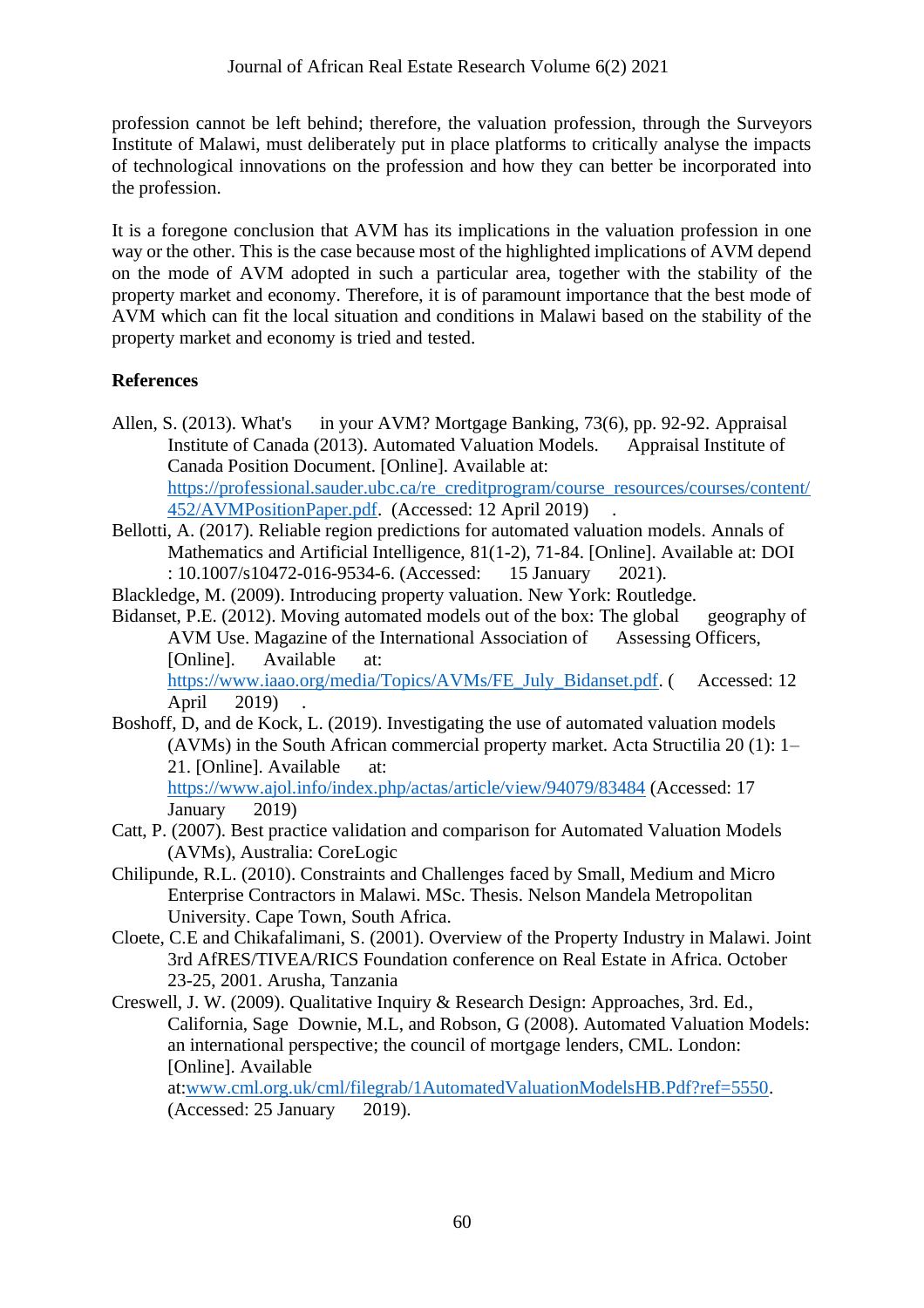- Downie, M.L. and Robson, G. (2009). Integrating automated valuation models (AVMs) with valuation services to meet the needs of UK borrowers, lenders and valuers. In: ERES 2009, 24-27 June 2009. Stockholm.
- Etter, R. (2014). The valuer's role in Malawi, Mzuzu experience; system creating impact. [Online]. Available at: [www.revenuedevelopment.org.](http://www.revenuedevelopment.org/) Mzuzu. ( Accessed: 10 January  $20$  09)
- Gatheru, S. and Nyika, D. (2015). Application of geographic information system in property valuation. International Journal of Scientific and Technology Research, 4 (8). 61-71.
- Gayler, R. (2015). *Best practice validation and comparison for Automated Valuation Models (AVMs),* Australia: CoreLogic. [Online]. Available at: [www.corelogic.com.au/sites/default/files/2018-03/20151028-CL-RP\\_AVM.pdf.](http://www.corelogic.com.au/sites/default/files/2018-03/20151028-CL-RP_AVM.pdf) ( Accessed: 15 January 2021).
- Gilbertson, B. and Preston, D. (2005). A vision for valuation, Journal of Property Investment & Finance. 23 (2).123-140. [Online]. Available at:
- doi.org/10.1108/14635780510699998. ( Accessed: 10 January 2019) . Government of Malawi (2013). Guide book on the Local Government System in Malawi. Ministry of Local Government and Rural Development. Lilongwe. Malawi
- Government of Malawi (1998). Local Government Act. Government Print, Zomba, Malawi
- International Association of Assessing Officers (IAAO) (2003). Standard on Automated Valuation Models (AVMs). Chicago: International Association of Assessing Officers.
- Jahanshiri, E., Buyong, T. and Shariff, A.R. (2011). A Review of Property Mass Valuation Models. Pertanika J. Sci. & Technol. **19 (S)**: 23 – 30.
- Lipscomb, C.A. (2017). Valuation: The Next Generation of AVMs, Fair & Equitable, IAAO
- McCluskey, W.J. and Borst, R.A. (2007). Specifying the effect of location in multivariate valuation models for residential properties. A critical evaluation from the mass appraisal perspective. Journal of Property Management. 25(4). pp. 312-343. [Online]. Available at: DOI 10.1108/02637470710775185. (Accessed: 05 January 2021).
- Mooya, M. (2011). Of Mice and Men: Automated Valuation Models and the Valuation Profession. Urban Studies, 48(11), pp. 2266-2281. [Online]. Available at: [https://doi.org/10.1177/0042098010391301.](https://doi.org/10.1177%2F0042098010391301) (Accessed: 25 April 2019).
- Patton, M. (2002). Qualitative Research and Evaluation Method. Sage Publications.
- RISMedia (2011). AVM Group Interprets Federal Interagency Guidelines on Compliant Use of AVMs. [Online] Available at: [http://rismedia.com/2011-06-22/avm-group](http://rismedia.com/2011-06-22/avm-group-interprets-federalinteragency-guidelines-on-compliant-use-of-avms/)[interprets-federalinteragency-guidelines-on-compliant-use-of-avms/.](http://rismedia.com/2011-06-22/avm-group-interprets-federalinteragency-guidelines-on-compliant-use-of-avms/) ( Accessed: 02 April 2019) .

Rossini, P. and Kershaw, P. (2008). Automated Valuation Model Accuracy: Some Empirical Testing.' Kuala Lumpur, 14th Pacific Rim Real Estate Society Conference Istana Hotel. [Online]. Available at: http://www.prres.net/papers/Rossini\_Automated\_Valuation\_Model\_Accuracy\_Some Empirical Testing.pdf. ( Accessed: 10 January 2019) Rossini, P. (2006). Can a Hybrid Automated Valuation Model Outerpeform Individually Assessed Capital and site values? Miami, Florida: Diss. Pacific Rim Real Estate Society.

- Royal Institution of Chartered Surveyors. (2017). The Future of Valuations. The relevance of real estate valuations for institutional investors and banks – views from a European expert group. RICS Insight. Royal Institution of Chartered Surveyors. London.
- Royal Institution of Chartered Surveyors. (2013). Automated Valuation Models (AVMs)' . RICS Information paper. London: Royal Institution of Chartered Surveyors.
- Scuilli, P., (2008). *Sampling Theory Of Surveys With Application.* New Delhi: Iowa University Press.